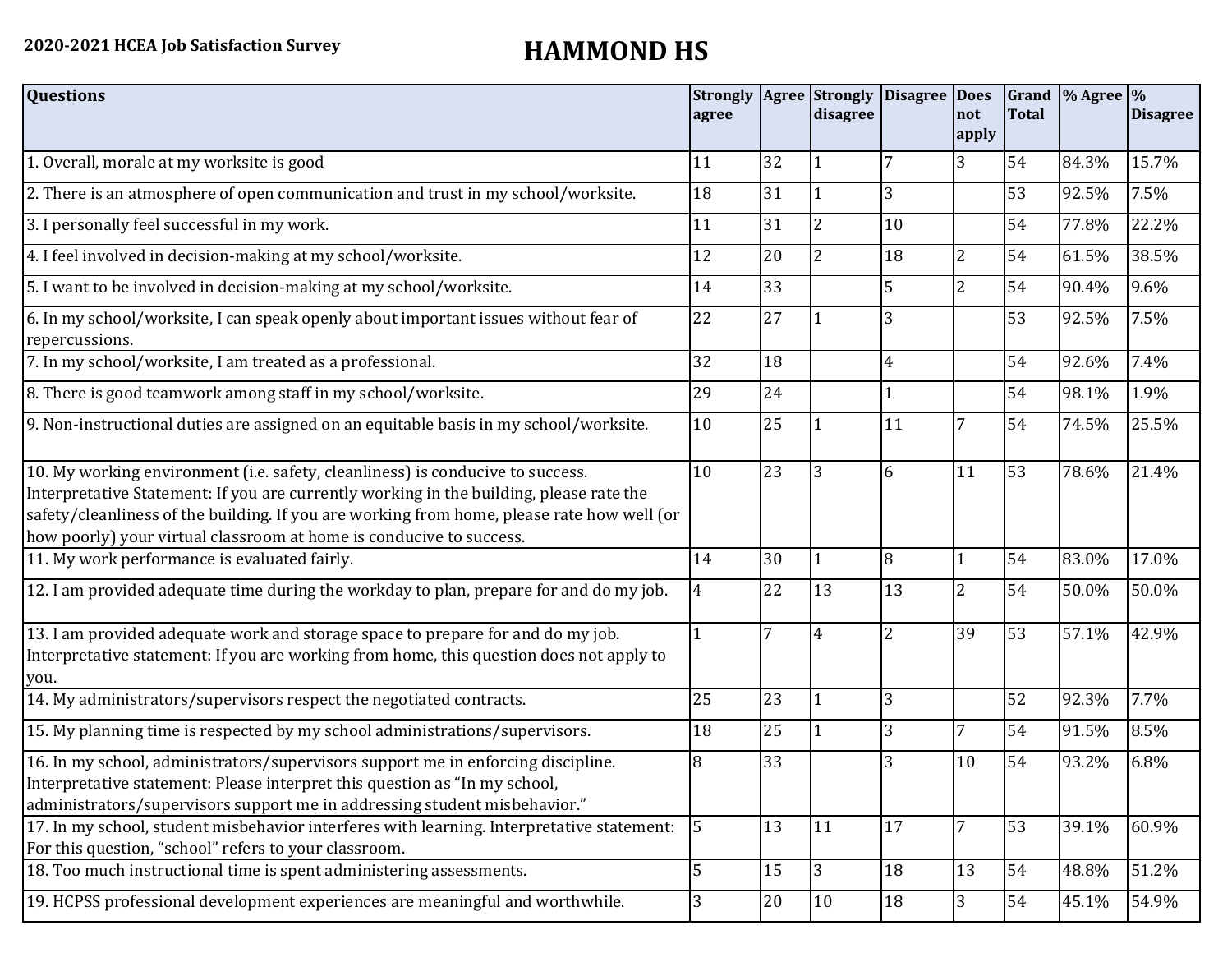| 20. Increased workload has contributed to a decline in my morale.                                                                                          | 19 | 17             |                | 13             | $\overline{5}$ | 54 | 73.5% | 26.5% |
|------------------------------------------------------------------------------------------------------------------------------------------------------------|----|----------------|----------------|----------------|----------------|----|-------|-------|
| 21. I am paid fairly.                                                                                                                                      |    | 23             | 9              | 21             |                | 54 | 44.4% | 55.6% |
| 22. I have confidence in the leadership exhibited by the HCPSS Superintendent.                                                                             | 9  | 37             |                | 7              |                | 54 | 85.2% | 14.8% |
| 23. I have confidence in the leadership exhibited by the Howard County Board of<br>Education.                                                              |    | 27             | 3              | 23             |                | 54 | 51.9% | 48.1% |
| 24. I have confidence in the leadership exhibited by the Howard County Education<br>Association (HCEA).                                                    | 25 | 28             |                |                |                | 54 | 98.1% | 1.9%  |
| 25. I feel that HCPSS offers me the possibility of advancing professionally in the field of<br>education.                                                  | 5  | 29             | 8              | 8              | $\overline{4}$ | 54 | 68.0% | 32.0% |
| 26. In my position, I receive appropriate and adequate support and training.                                                                               | 6  | 38             |                | 10             |                | 54 | 81.5% | 18.5% |
| 27. During this current school year, I have experienced harassing behavior from<br>colleagues.                                                             |    | $\overline{2}$ | 32             | 16             | 3              | 54 | 5.9%  | 94.1% |
| 28. During this current school year, I have experienced harassing behavior from<br>administrators/supervisors.                                             |    |                | 33             | 18             | $\overline{2}$ | 54 | 1.9%  | 98.1% |
| 29. During this current school year, I have experienced harassing behavior from parents.                                                                   |    | 15             | 20             | 19             |                | 54 | 27.8% | 72.2% |
| 30. At my school I spend most of my PIP time on non-instructional activities.                                                                              |    | 12             | 4              | 23             | 14             | 54 | 32.5% | 67.5% |
| 31. At my school our administrator includes time during PIP for teacher-initiated<br>collaboration.                                                        | 8  | 29             |                | $\overline{4}$ | 13             | 54 | 90.2% | 9.8%  |
| 32. In my school, I spend too much time in meetings.                                                                                                       | 3  | 16             |                | 33             | $\overline{2}$ | 54 | 36.5% | 63.5% |
| 33. In my school, there is adequate support for special education students.                                                                                | 6  | 31             | 6              | 7              | 4              | 54 | 74.0% | 26.0% |
| 34. My administrator/supervisor provides people working from home with flexibility in<br>their workday.                                                    | 18 | 33             |                |                | 1              | 54 | 96.2% | 3.8%  |
| 35. My administrator/supervisor has reasonable expectations of workload for staff while<br>in virtual learning.                                            | 20 | 21             | $\overline{2}$ | 9              | $\overline{2}$ | 54 | 78.8% | 21.2% |
| 36. Students have adequate technology and tools (hardware/software/connectivity) to<br>participate in virtual learning.                                    | 6  | 23             | 5              | 19             | 1              | 54 | 54.7% | 45.3% |
| 37. Staff have adequate technology hardware (e.g. computers, document cameras, other<br>technology hardware) to meet the requirements of virtual learning. | 6  | 19             | 11             | 15             | 3              | 54 | 49.0% | 51.0% |
| 38. HCPSS has provided the software I need to do my job and collaborate with colleagues.                                                                   | 12 | 26             | 6              | 9              | 1              | 54 | 71.7% | 28.3% |
| 39. The software and online services provided by HCPSS to do my job are difficult and/or $\vert$ 5<br>time-consuming to use.                               |    | 14             | $\overline{4}$ | 28             | 3              | 54 | 37.3% | 62.7% |
| 40. In my class, I feel that students are engaged in virtual learning                                                                                      | 3  | 17             |                | 19             | 8              | 54 | 43.5% | 56.5% |